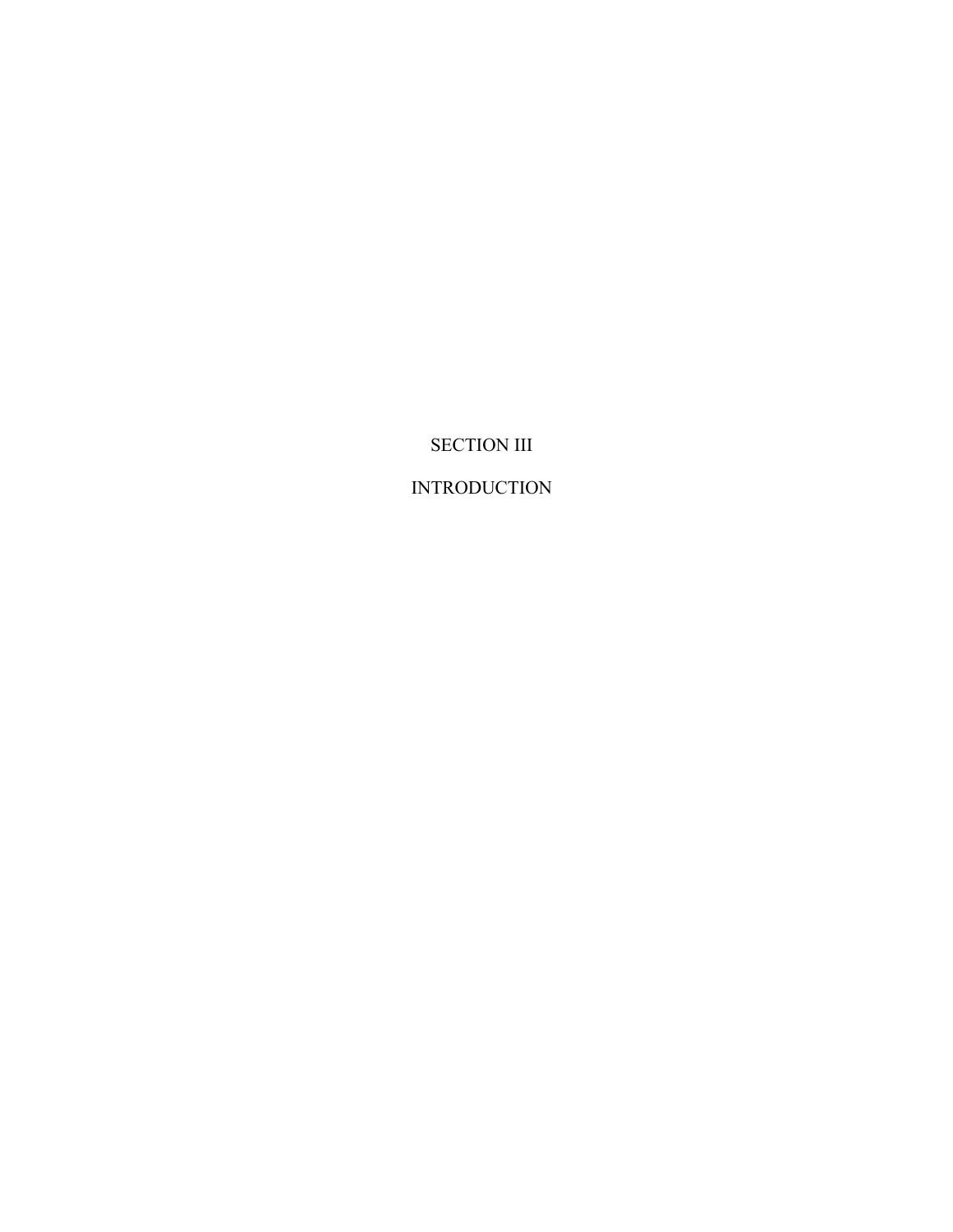### SECTION III

#### INTRODUCTION

#### A. General

The Carl A. White Water Reclamation Plant, located at Creekside, Indiana County, Pennsylvania presently accomplishes sludge disposal by wasting the sludge back into the abandoned mine workings. This disposal method promotes the occurence of higher concentrations of sludge return in the raw mine water soon after sludge wasting is initiated. This situation has created several process operational problems not anticipated during design of the treatment facility.

As a result, the Commonwealth of Pennsylvania, Department of Environmental Resources, Office of Resources Management has engaged the services of L. Robert Kimball & Associates to recommend a long term solution to the sludge disposal problem. It had previously been established that sludge disposal would be accomplished by dewatering of the sludge prior to landfilling.

The major objectives of this report are: (1) to investigate currently available and developing sludge dewatering techniques and (2) to evaluate those dewatering techniques by performing a costeffective analysis to determine the most economical and functional dewatering technique which can be implemented at the Carl A. White Water Reclamation Plant.

To accomplish the above objectives, a project team was selected with expertise in the areas of environmental and mechanical engineering, operations, water and wastewater quality and economics. Much of the data used to establish the economic base for the cost analysis was obtained from various equipment manufacturers and pilot-plant and laboratory test results. This information was then verified, refined and updated to reflect existing conditions.

#### B. Literature Review

The "Acid Mine Drainage" published search of the National Technical Information Service (NTIS) of the U.S. Department of Commerce for the period of 1964 - September 1978 presents 270 abstracts on the subject of acid mine drainage in general. An examination of these abstracts indicated that eighteen (18) publications, papers or patents could have elements of interest relating to sludge thickening and/or dewatering.

A closer examination of the above eighteen (18) extractions eliminated three (3) of the items. Of the remaining fifteen (15), eight (8) items were listed as available from NTIS and seven (7) were evidently available from the Government Printing Office (GPO), Washington, D.C.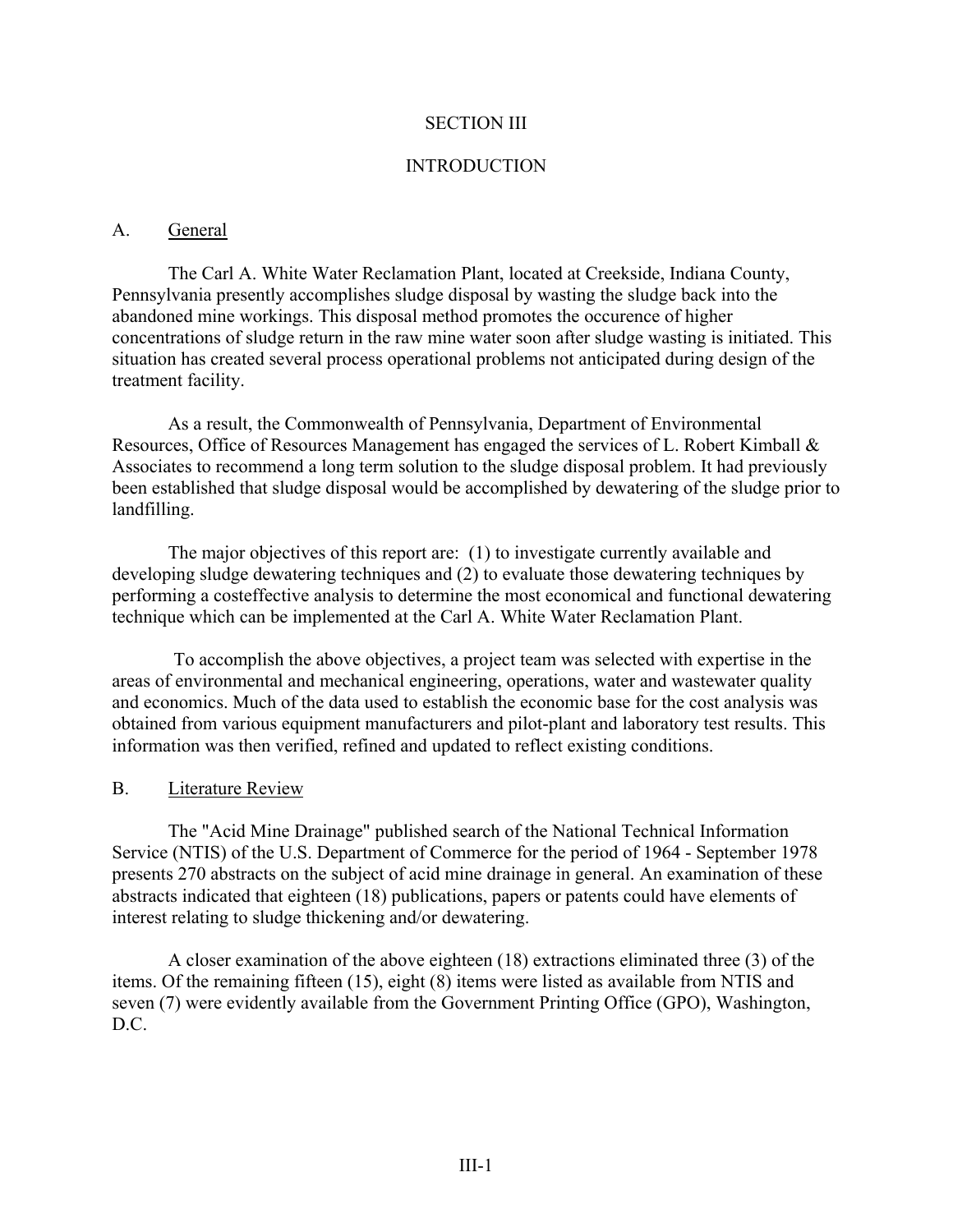The NTIS order was placed by telephone on October 3, 1979, under extra cost "fast service" conditions. As a result, the items available (seven) arrived on various dates from October 15 to October 25, 1979. These are the first 7 items in the Section VIII references.

A personal visit was made to the GPO to procure the seven GPO items, but none of these were in print any longer. Other publications of interest, however, were purchased. In addition, a stop was made at the headquarters in Washington, D.C., of the Water Pollution Control Federation. A library perusal there indicated that almost all credible information on sludge dewatering was either ordered or in our offices.

To "double-check" our search, we utilized the OWRT "Acid Mine Water" bibliography taken from a date base of 77,890 abstracts and yielding 365 abstracts. No significant additional information was detected.

### C. Research and Pilot Plant Efforts

The major objective of early sludge dewatering study efforts was to determine the most cost-effective technique that should be utilized at the Carl A. White Reclamation Plant. The Commonwealth directive was for land disposal of the sludge from this acid mine water treatment plant. It therefore became necessary to assemble and compare all reasonably available cost, size and performance data on proven sludge dewatering techniques and also to investigate, by means of pilot plant operations at the plant, those most recent proprietary dewatering equipment assemblies that show cost-effective promises.

The owners of two distinctly different assemblies were contacted and contracted. The first unit was the vacuum filter leg of B.B. Barefoot and Associates. This test unit was on the site July 16, 1979, through July 20, 1979. Photographs and results of this pilot operation are presented later in this report, Sections X and V, respectively.

The second unit tried on the site was the L-R-S process which was at the plant from September 6, 1979, through September 14, 1979. Pictures and data for this unit are also presented later in this report. Because of the proprietary nature of the L-R-S equipment little detail of the machinery can be presented.

In addition, late in the study period, Euramca Ecosystems, Inc., exhibited a desire both to test their "ECOPRESS" belt filter press at the plant and to experiment with various polymers. Because of the wide range of anionic, cationic and nonionic organic polymers available and in use it was deemed advisable and timely to permit this third pilot operation on November 8 and 9, 1979. Photos and results follow in Sections X and V respectively. it was also deemed advisable to operate the D.E.R. "Yellowboy" centrifuge at the plant in late March 1980. See Section V.E.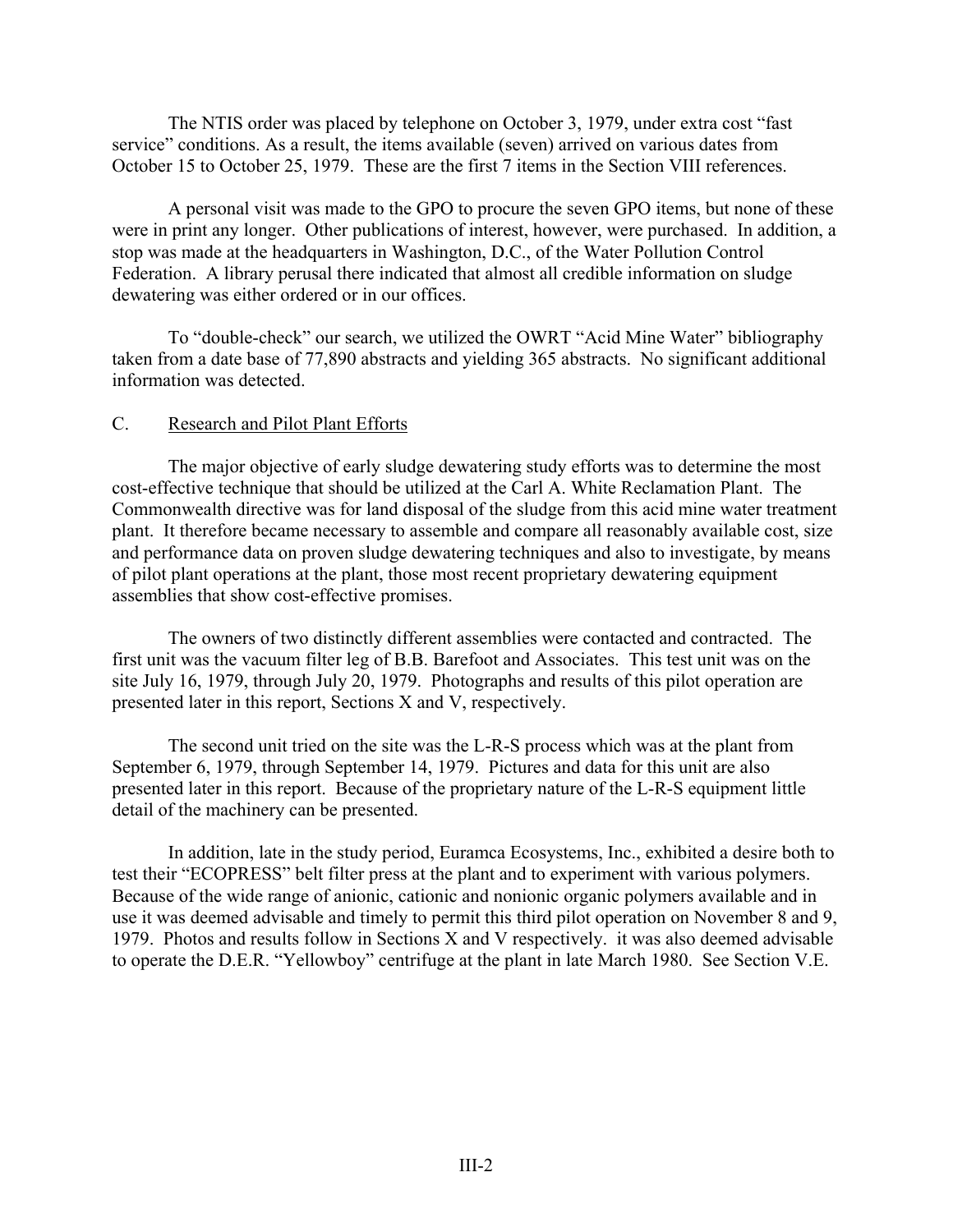Sharples centrifuge pilot plant testing was observed by representatives of D.E.R. and the Professional on January 31, 1980.

In order to procure the most credible cost, size and performance data on the sludge dewatering equipment that have lengthier histories, the following manufacturers were contacted by L. Robert Kimball & Associates and offered raw water and/or waste sludge samples from the plant:

- <sup>o</sup> B.B. Barefoot and Associates\*
- <sup>o</sup> Liquid Removal Services, Inc.\*
- <sup>o</sup> Ecodyne, Smith & Loveless Division
- <sup>o</sup> Envirex a Rexnord Company
- <sup>o</sup> Euramca Ecosystems, Inc.\*
- <sup>o</sup> Infilco Degremont, Inc.
- <sup>o</sup> Komline-Sanderson
- <sup>o</sup> Parkson Corporation
- <sup>o</sup> Passavant Corporation
- <sup>o</sup> Bird Machine Co., Inc.
- <sup>o</sup> Sharples-Stokes Division-Pennwalt Corporation
	- \* Pilot Plant Operated in Situ

Five gallon carboys of waste sludge were shipped to L-R-S, Ecodyne, Envirex and Infilco. Ten gallons of sludge were sent to Komline-Sanderson, Parkson and Passavant. 'In addition Komline-Sanderson had requested, and we shipped to them, ten gallons of raw water. Three fifty-five gallon drums of sludge were shipped to Sharples-Stokes.

To establish for proper comparison a uniform sludge quantity and weight solids content our letter of November 13, 1979, to the above manufacturers instructed them, as the result of our plant experiments in efficient operation, to expect 165,000 gallons of sludge per day at a 3% weight solids density to be dewatered to 20% weight solids for truckability and land disposal. A copy of this letter is included in this report as Appendix D.

The solids percentage at the underflows of the plant clarifiers was in the range of 0.9% to 1.4% during this study but experimentation on sludge recirculating, non-operation of of the bottom scrapers and addition of settling aids (polymers) indicated that 3% is an achievable density.

The ultimate 20% weight solids is somewhat arbitrary, originating in discussions with the D.E.R. Solid Waste Division as a good target figure for land disposal of the sludge. Twelve (12%) and more weight solids content would seem to meet all criteria in terms of truckability, non-leaching characteristics, elimination of cover material, general handling, and possible costeffectiveness, which will be addressed later.

The manufacturers were instructed to use a 20 year design period, three cents per kilowatt hour for power cost and \$7.50 per man hour for labor. To assist in the tally and comparison of the laternative sludge dewatering equipment we printed a "Sludge Dewatering Cost Summation Sheet" (Appendix E.) Each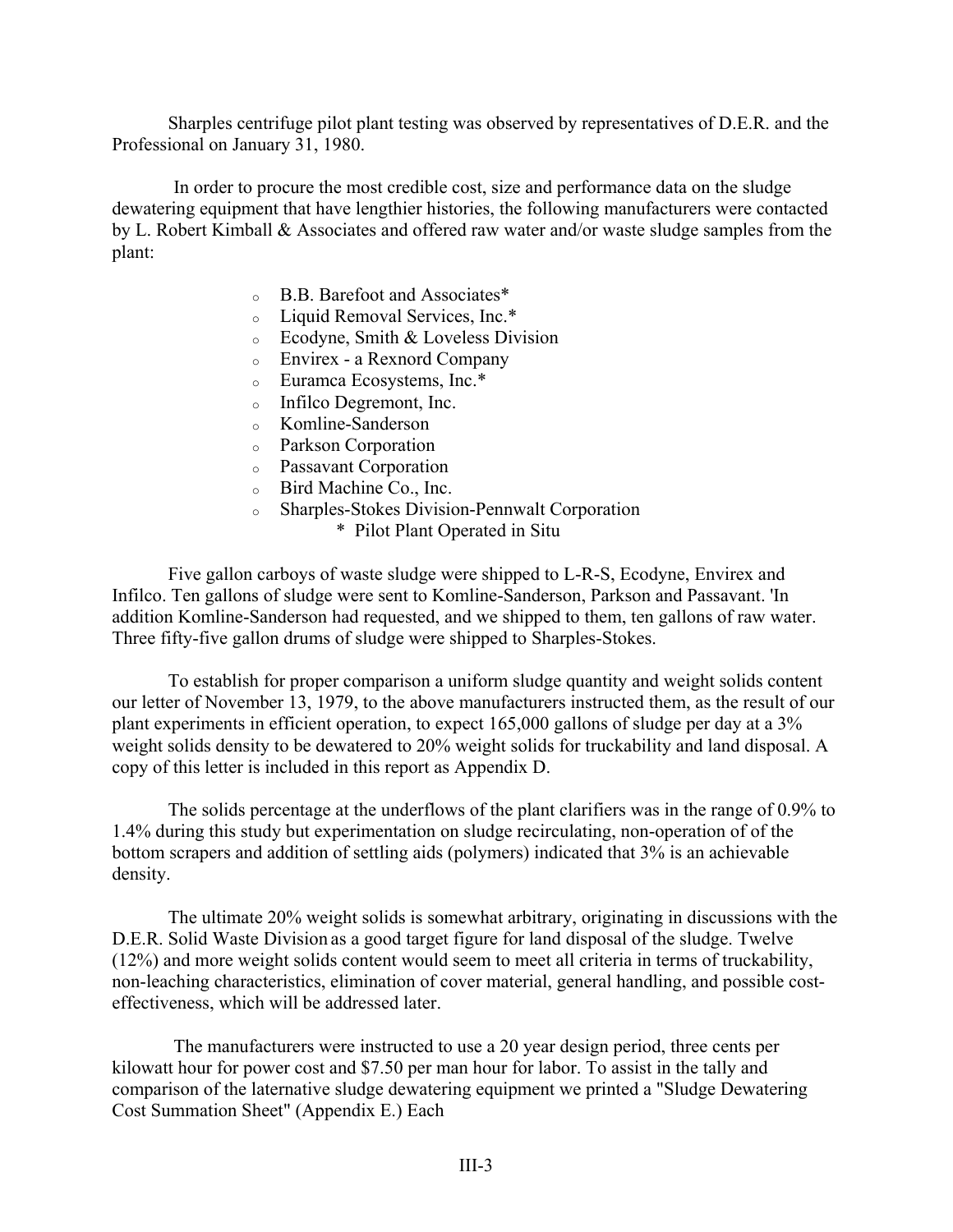sheet summarizes the annual capital, operationg and maintenance costs for a proposed dewatering unit. The sizes of the equipment are very important because of the cost of equipment housing, where required.

The extensive list of manufacturers contacted were intended to provide a representative cost data study on the viable types of dewatering equipment—vacuum filters, centrifuges, pressure filters, belt filter presses, and unique methods.

Following and intimately related to the annual capital, O&M and, in some cases, building costs, the cost of transportation and land disposal of the sludge must be added to some. Needless to say it is at this point that the percentage solids achieved by a particular assembly greatly affects the transportation and disposal costs.

In effect, with transportation and disposal costs being inversely proportional to the percent weight solids achieved, but the O&M costs being directly proportional, i.e., higher percents solids = higher power and/or chemical costs, cost-effectiveness had to be determined via tabulation and plotting as indicated on Figures VII-1 and VII-2 and the table in Appendix C.

Information obtained from research conducted on the treatment of acid mine drainage indicates that certain operating parameters have a significant impact on the overall plant performance. Several of these parameters and a summary of their impact on the overall process, as well as optimum operating range (where applicable) are as follows:

pH

- 1) The optimum pH operating range is considered to be between 8.0 and 8.5.
- 2) Higher operating pH's result in increased oxidation rates. This has an impact on the sizing of the aeration vessel utilized.
- 3) Ferrous iron, although soluble and unstable, can be precipitated by crystallization, without oxidation, to the ferric state by operating at a pH in excess of 9.0. However, this would increase treatment and sludge disposal costs. Ferrous hydroxide sludge is about 1.5 times as voluminous as ferric hydroxide sludge.
- 4) A minimum operating pH of 8.0 should be employed to assure adequate manganese removal to meet current NPDES discharge criteria to surface waters.
- 5) Sludge density will increase with decreasing pH. A low pH environment facilitates the formation of crystal ferric hydroxide precipitates generally associated with dense sludges.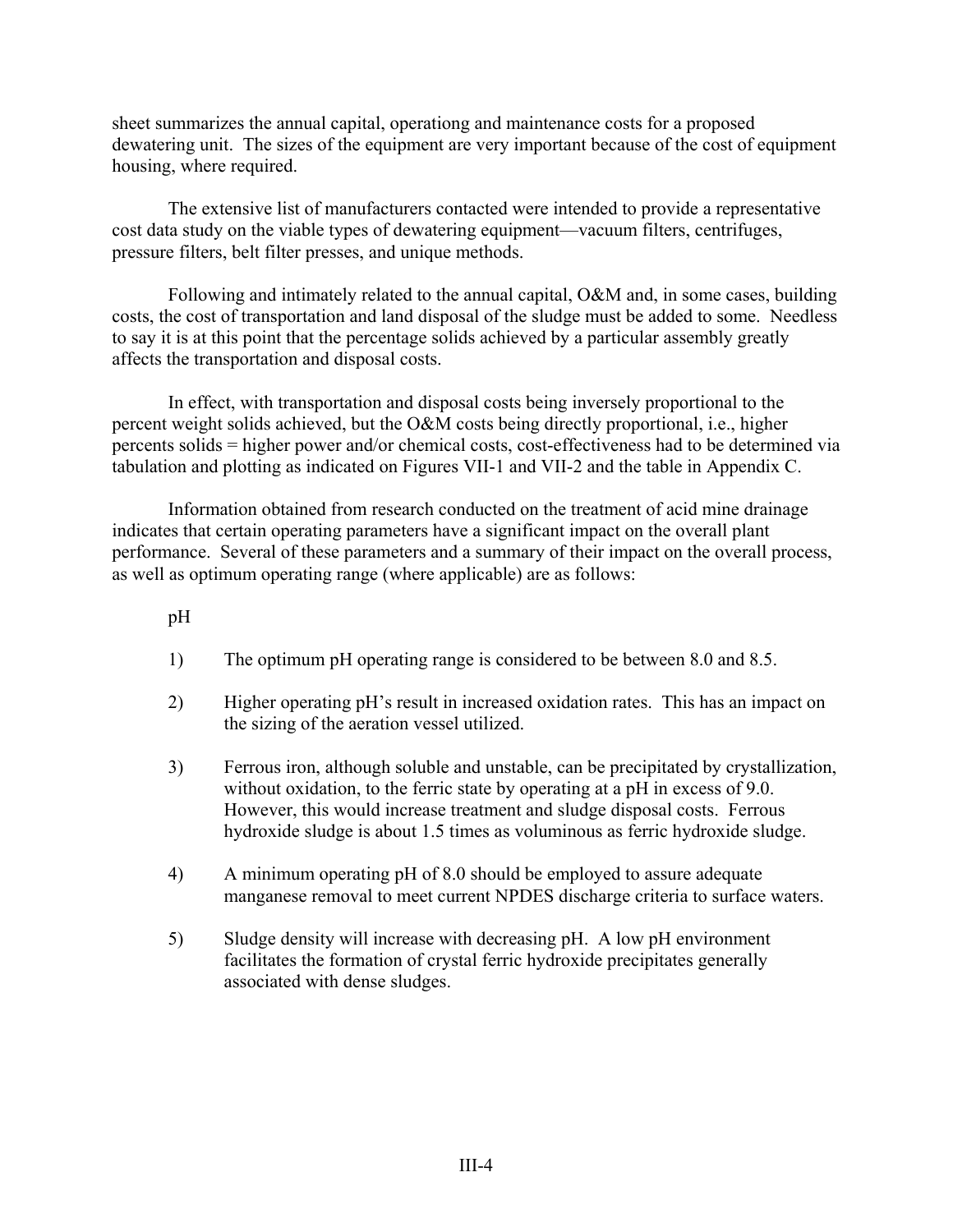## Neutralizing Agent

- 1) Sodium hydroxide (NaOH) is normally used for neutralization when sulfate concentrations in the raw water are sufficient to promote the formation of gypsum  $(CaSO<sub>4</sub>)$ .
- 2) Limestone will produce a denser sludge than lime because of the lower operating pH resulting from its use (see pH - item 5). However, because neutralization and oxidation rates are decreased, the size of the reaction vessels consequently increase. In addition, because limestone is not capable of achieving pH's much above 6.5 without sludge recycle, the effluent pH must first be raised by some other neutralizing agent prior to discharge.
- 3) Lime is generally the accepted neutralizing agent in AMD treatment plants. It is relatively low cost, capable of attaining a wide variation of operating pH's, and provides for acceptable neutralization rates.

# Sludge Recycle

- 1) Sludge density increases with increased sludge age which is a function of sludge recycle.
- 2) Optimum sludge recycle is reported to be equal to that which is sufficient to attain a clarifier influent suspended solids concentration of 5,000 to 10,000 ppm.
- 3) Sludge recycle increases the rate of oxidation due to the catalytic effect of iron precipitates.
- 4) Exposure of sludge to a high pH during neutralization is reported to enhance the formation of crystalline precipitates which are associated with dense sludges.
- 5) Sludge recycle does not produce any improvement to plant effluent clarity.

## Oxidation Rate

1) If the retention time provided by the aeration vessel is far in excess of that required to perform complete oxidation, the ferric hydroxide flocs formed may be subject to shearing forces which can disintegrate the flocs to small, difficult to settle, crystals. This would result in poor effluent clarity and low sludge densities.